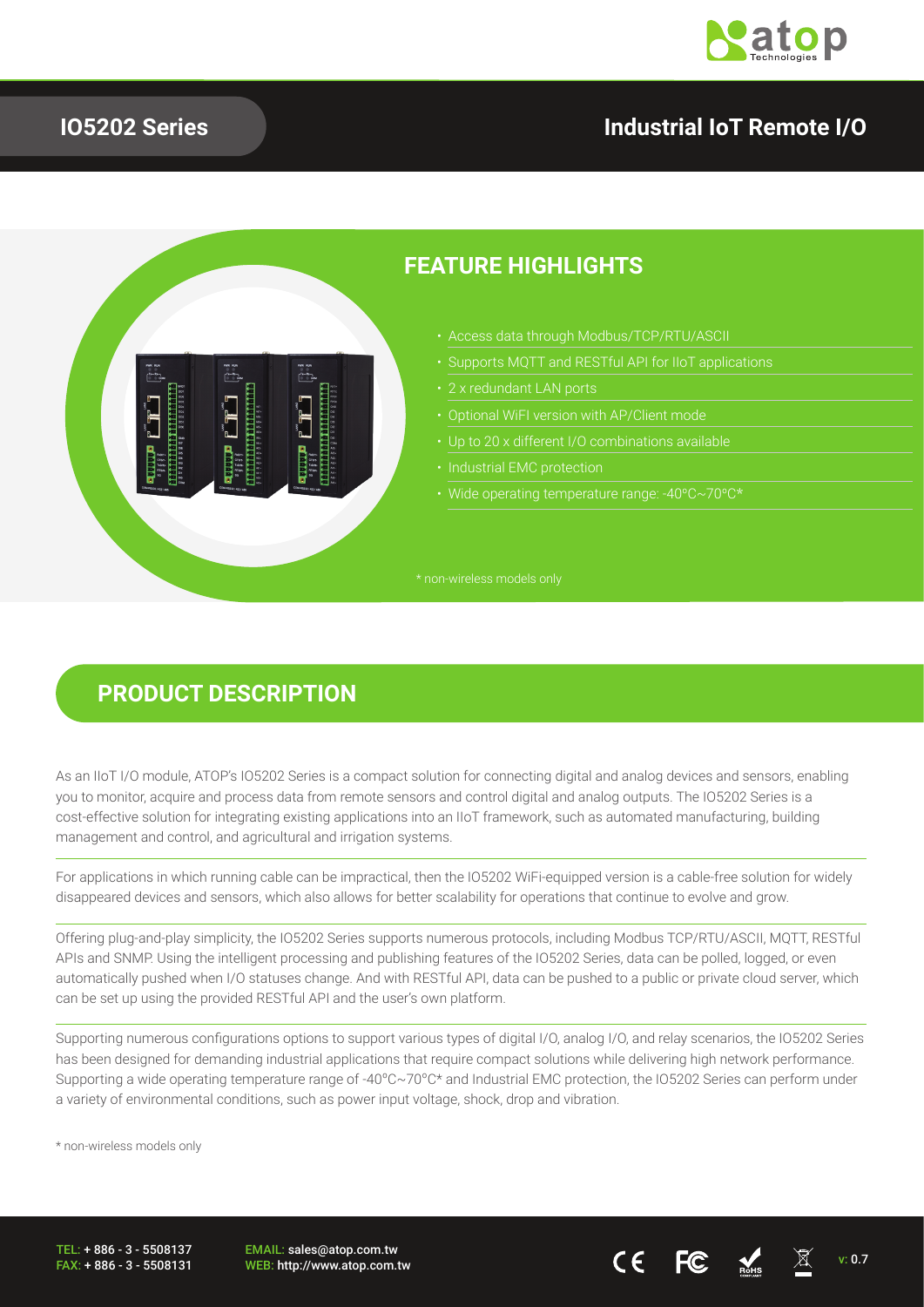

## **APPLICATION**

In situations where running cable is impractical, IO5202 WiFi-equipped version comes handy as a cable-free solution for widely disappeared devices and sensors. It also allows for better scalability for operations that continue to evolve and grow.

The IO5202 Series supports Modbus TCP/RTU/ASCII, MQTT, RESTful APIs and SNMP. Using the intelligent processing and publishing features, data can be polled, logged, or even automatically pushed when I/O statuses change. Also, data can be pushed to connect and interact with a public or private cloud servers.



#### **AVAILABLE COMBINATION**

| <b>Model Name</b>    | <b>Serial</b><br><b>port</b> | Digital<br>I/Os | <b>Outputs</b><br>Relay | <b>Analog</b><br>Inputs | <b>Analog</b><br>Outputs | Wi-Fi     | <b>Remark</b>            |
|----------------------|------------------------------|-----------------|-------------------------|-------------------------|--------------------------|-----------|--------------------------|
| IO5202-DB-16-0-0-0   | DB9                          | 16              | $\bigcirc$              | $\bigcirc$              | $\bigcirc$               | No        | 8 DI/ 8 DO               |
| IO5202-TB-16-0-0-0   | TB <sub>5</sub>              | 16              | $\overline{0}$          | $\bigcirc$              | $\bigcirc$               | <b>No</b> | 8 DI/ 8 DO               |
| IO5202-DB-0-0-8-0    | DB <sub>9</sub>              | $\bigcirc$      | $\bigcirc$              | 8                       | $\bigcirc$               | <b>No</b> |                          |
| IO5202-TB-0-0-8-0    | TB <sub>5</sub>              | $\bigcirc$      | $\bigcirc$              | 8                       | $\bigcirc$               | No        |                          |
| IO5202-DB-6-2-4-0    | DB <sub>9</sub>              | 6               | $\overline{2}$          | $\overline{4}$          | $\bigcirc$               | <b>No</b> |                          |
| IO5202-TB-6-2-4-0    | TB <sub>5</sub>              | 6               | $\overline{2}$          | 4                       | $\bigcirc$               | <b>No</b> |                          |
| IO5202-DB-8-4-0-0    | DB <sub>9</sub>              | 8               | $\overline{4}$          | $\bigcirc$              | $\bigcirc$               | <b>No</b> | 8 DIO, Jumper Selectable |
| IO5202-TB-8-4-0-0    | TB <sub>5</sub>              | 8               | $\overline{4}$          | $\bigcirc$              | $\bigcirc$               | <b>No</b> | 8 DIO, Jumper Selectable |
| IO5202-DB-0-0-4-4    | DB9                          | $\bigcap$       | $\bigcirc$              | $\overline{4}$          | $\overline{4}$           | <b>No</b> |                          |
| IO5202-TB-0-0-4-4    | TB <sub>5</sub>              | $\bigcap$       | $\bigcirc$              | $\overline{4}$          | $\overline{4}$           | <b>No</b> |                          |
| IO5202-DB-16-0-0-0-W | DB <sub>9</sub>              | 16              | $\bigcirc$              | $\bigcap$               | $\bigcap$                | Yes       | 8 DI/ 8 DO               |
| IO5202-TB-16-0-0-0-W | TB <sub>5</sub>              | 16              | $\bigcap$               | $\bigcap$               | $\bigcap$                | Yes       | 8 DI/ 8 DO               |
| IO5202-DB-0-0-8-0-W  | DB9                          | $\sqrt{a}$      | $\bigcirc$              | 8                       | $\bigcap$                | Yes       |                          |
| IO5202-TB-0-0-8-0-W  | TB <sub>5</sub>              | $\bigcirc$      | $\bigcirc$              | 8                       | $\bigcap$                | Yes       |                          |
| IO5202-DB-6-2-4-0-W  | DB9                          | 6               | $\overline{2}$          | 4                       | $\bigcap$                | Yes       |                          |
| IO5202-TB-6-2-4-0-W  | TB <sub>5</sub>              | 6               | $\overline{2}$          | $\overline{4}$          | $\bigcap$                | Yes       |                          |
| IO5202-DB-8-4-0-0-W  | DB9                          | 8               | 4                       | $\bigcap$               | $\bigcap$                | Yes       | 8 DIO, Jumper Selectable |
| IO5202-TB-8-4-0-0-W  | TB <sub>5</sub>              | 8               | 4                       | $\bigcap$               | $\bigcap$                | Yes       | 8 DIO, Jumper Selectable |
| IO5202-DB-0-0-4-4-W  | DB <sub>9</sub>              | $\bigcirc$      | $\sqrt{a}$              | 4                       | $\overline{4}$           | Yes       |                          |
| IO5202-TB-0-0-4-4-W  | TB5                          | $\bigcirc$      | $\bigcap$               | 4                       | $\overline{4}$           | Yes       |                          |

TEL: + 886 - 3 - 5508137 FAX: + 886 - 3 - 5508131 EMAIL: sales@atop.com.tw

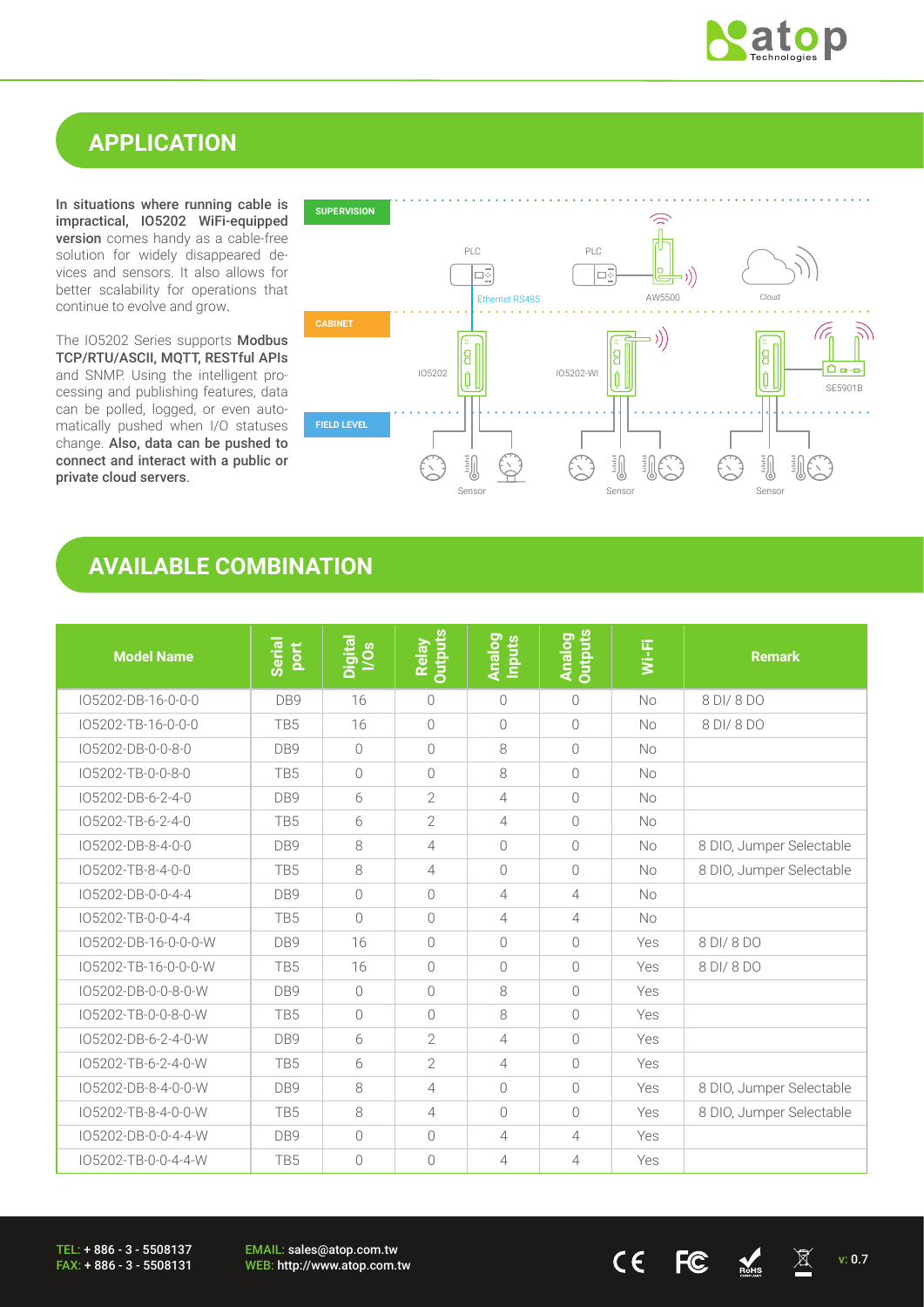

 $CE$  FC  $M_{\text{miss}}$   $\overline{\mathbb{X}}$  v: 0.7

# **SPECIFICATIONS**

| <b>Technical Specifications</b>                               |                                                                                                                                                                                                |
|---------------------------------------------------------------|------------------------------------------------------------------------------------------------------------------------------------------------------------------------------------------------|
| Model Name                                                    | 105202                                                                                                                                                                                         |
| <b>Ethernet</b>                                               |                                                                                                                                                                                                |
| Compliance                                                    | IEEE802.3 for 10BASE-T<br>IEEE802.3u for 100BASE-T(X)                                                                                                                                          |
| Number of ports<br><b>Transmission Rate</b><br>Auto MDI/MDI-X | 2x RJ45<br>10/100 Mbps<br>Yes                                                                                                                                                                  |
| <b>Serial</b>                                                 |                                                                                                                                                                                                |
| Mode                                                          | RS-232/ RS-422 / RS-485 (2-wire and 4-wire)                                                                                                                                                    |
| Number of ports                                               | 1x                                                                                                                                                                                             |
| Connector                                                     | 5-pin 3.81mm Terminal Block (-TB models) or 9-pin D-Sub9 (-DB models)                                                                                                                          |
| Baud rate                                                     | 1200~234,000 bps                                                                                                                                                                               |
| Data bits                                                     | 7,8 software selectable                                                                                                                                                                        |
| Stop bits                                                     | 1,2 software selectable                                                                                                                                                                        |
| RS-485 Terminator resistors                                   | Software-selectable                                                                                                                                                                            |
| Auto-detection                                                | RS-485 auto-detection by hardware                                                                                                                                                              |
| <b>Wireless LAN (-W version only)</b>                         |                                                                                                                                                                                                |
| Standard                                                      | 802.11b (2.4GHz)<br>802.11g (2.4GHz)<br>802.11n (2.4GHz)                                                                                                                                       |
| Antennas                                                      | 1x RP-SMA(F) connector                                                                                                                                                                         |
| Max. Throughput                                               | 72.2Mbps using 20MHz bandwidth - 150Mbps using 40MHz bandwidth                                                                                                                                 |
| Frequencies                                                   | FCC/IC (US/CA): 2412~2462MHz; TSI(EU)/Japan: 2412~2472MHz                                                                                                                                      |
| Encryption                                                    | WEP 64, WEP 128, WPA, WPA2, 802.1x, 802.11i, Open, Shared Key, Pair-wise-key<br>authentication                                                                                                 |
| <b>Power</b>                                                  |                                                                                                                                                                                                |
| Input Voltage                                                 | 12-48VDC                                                                                                                                                                                       |
| Input Current                                                 | $0.6 \sim 0.2$ A                                                                                                                                                                               |
| Max. Power Consumption                                        | 9.6W                                                                                                                                                                                           |
| Reverse polarity protection                                   | Present                                                                                                                                                                                        |
| Connector                                                     | 5.08mm 3-Pin Lockable Terminal Block                                                                                                                                                           |
| <b>LED</b>                                                    |                                                                                                                                                                                                |
| Indicators                                                    | PWR, RUN, RJ45 Act/Link, COM1 Tx, COM1 Rx, Wireless                                                                                                                                            |
| <b>Software features</b>                                      |                                                                                                                                                                                                |
| Protocols                                                     | TCP, IPv4, UDP, DHCP Client/Server, HTTP, HTTPS, NTP client, Telnet, ARP, STP,<br>SNMPv1, v2c, v3, serial console (on-board connector), MQTT, SMTP/ SMTP with<br>TLS, RESTful APIs (HTTP/JSON) |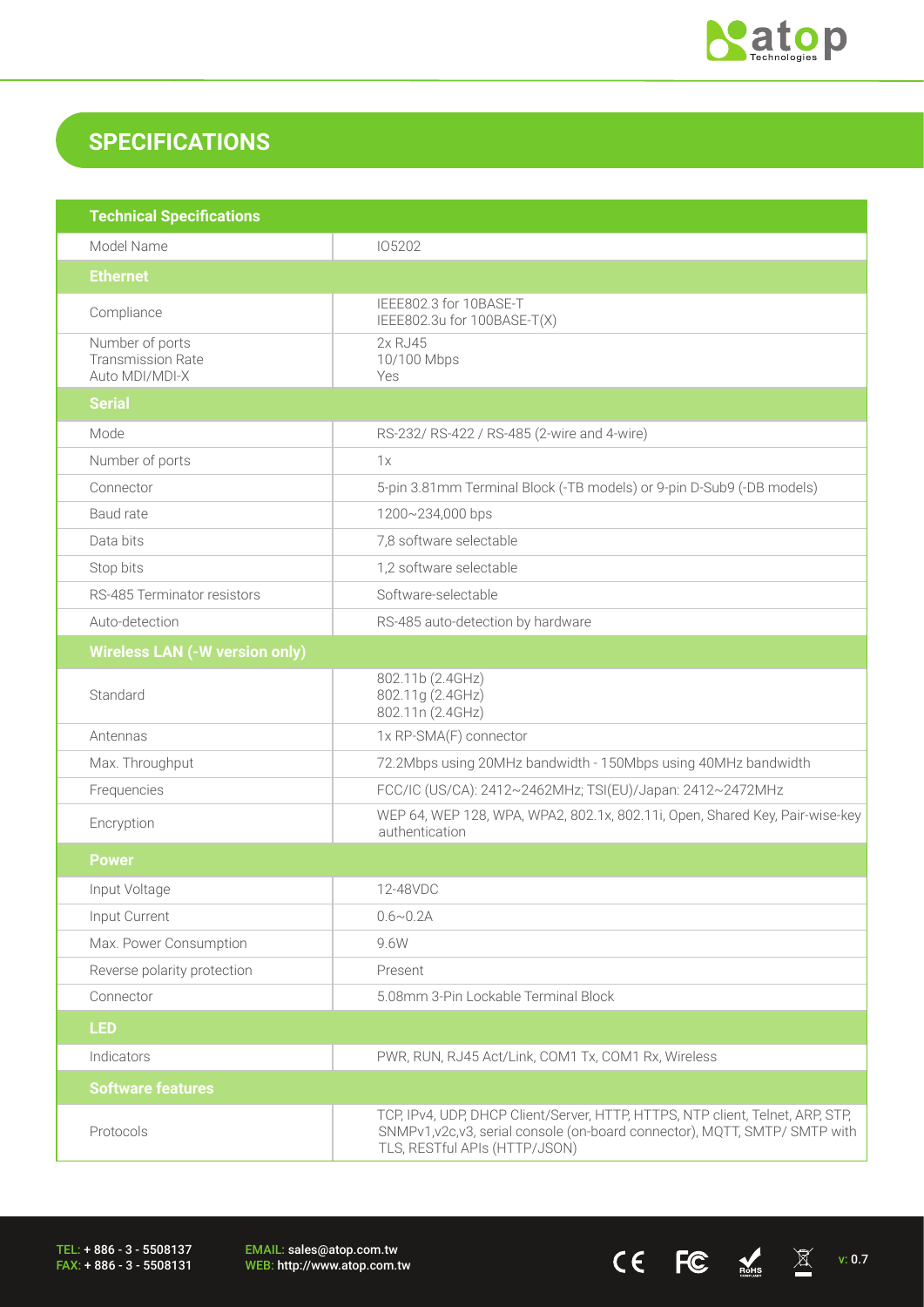

 $CE$  FC  $M_{\text{miss}}$   $\Xi$  v: 0.7

| Wireless Options (-W only)        | AP/Client mode                                                                                                                                                 |
|-----------------------------------|----------------------------------------------------------------------------------------------------------------------------------------------------------------|
| I/O access                        | Modbus TCP/RTU/ASCII, MQTT publisher/subscriber, RESTful APIs                                                                                                  |
| Other I/O software features       | Safe mode for each output software-configurable, Mirror function, Alarm func-<br>tion, Monitoring page, Trigger and action, Log, Schedule commands or actions, |
| <b>Physical Characteristics</b>   |                                                                                                                                                                |
| Housing                           | IP30 protection according to EN 60529                                                                                                                          |
| Material                          | <b>SPCC</b>                                                                                                                                                    |
| Dimension $(W \times H \times D)$ | $45.3 \times 89.6 \times 110$ mm                                                                                                                               |
| Weight                            | 350g                                                                                                                                                           |
| Installation                      | DIN-rail or wall-mount (optional)                                                                                                                              |
| <b>Environmental Limits</b>       |                                                                                                                                                                |
| Operating Temperature             | -40~70°C (-40~158°F) - 0~65°C (34~149°F) Wireless version only                                                                                                 |
| Storage Temperature               | -40~85°C (-40~185°F) - -20~85C (-4~185F) Wireless version only                                                                                                 |
| Ambient Relative Humidity         | 5~95% RH (non-condensing)                                                                                                                                      |

| <b>I/O Specifications</b>  |                                                                              |
|----------------------------|------------------------------------------------------------------------------|
| <b>Digital Inputs</b>      |                                                                              |
| Input Type                 | Single status (wet or dry contact) or counter                                |
| Dry contact                | Logic 1: short to GND, Logic 0: open                                         |
| Wet contact                | Logic 1: 0 to 3 VDC, Logic 0: 10 to 30 VDC                                   |
| Counter Frequency          | 250 Hz                                                                       |
| Isolation                  | 3K Vrms                                                                      |
| <b>Digital Outputs</b>     |                                                                              |
| Output Type                | Output or Pulse output                                                       |
| Nominal Voltage            | 30 VDC                                                                       |
| <b>Current Rating</b>      | max 500 mA totally                                                           |
| Over-voltage Protection    | 45 VDC                                                                       |
| Over-current Protection    | 2.6A                                                                         |
| Over-temperature shutdown  | 175°C                                                                        |
| Isolation                  | 3K Vrms                                                                      |
| <b>Relay Outputs</b>       |                                                                              |
| Form                       | Form A power relay                                                           |
| Isolation resistance       | 1G Ω @500VDC                                                                 |
| Isolation between contacts | 3K Vrms                                                                      |
| <b>Analog Inputs</b>       |                                                                              |
| Current contact rating     | Voltage/Current Software Selectable                                          |
| Input Range                | Voltage: ±60m VDC, ±500m VDC, ±1 VDC, ±5 VDC, ±10 VDC<br>Current: 4 to 20 mA |
| Resolution                 | 16 bits                                                                      |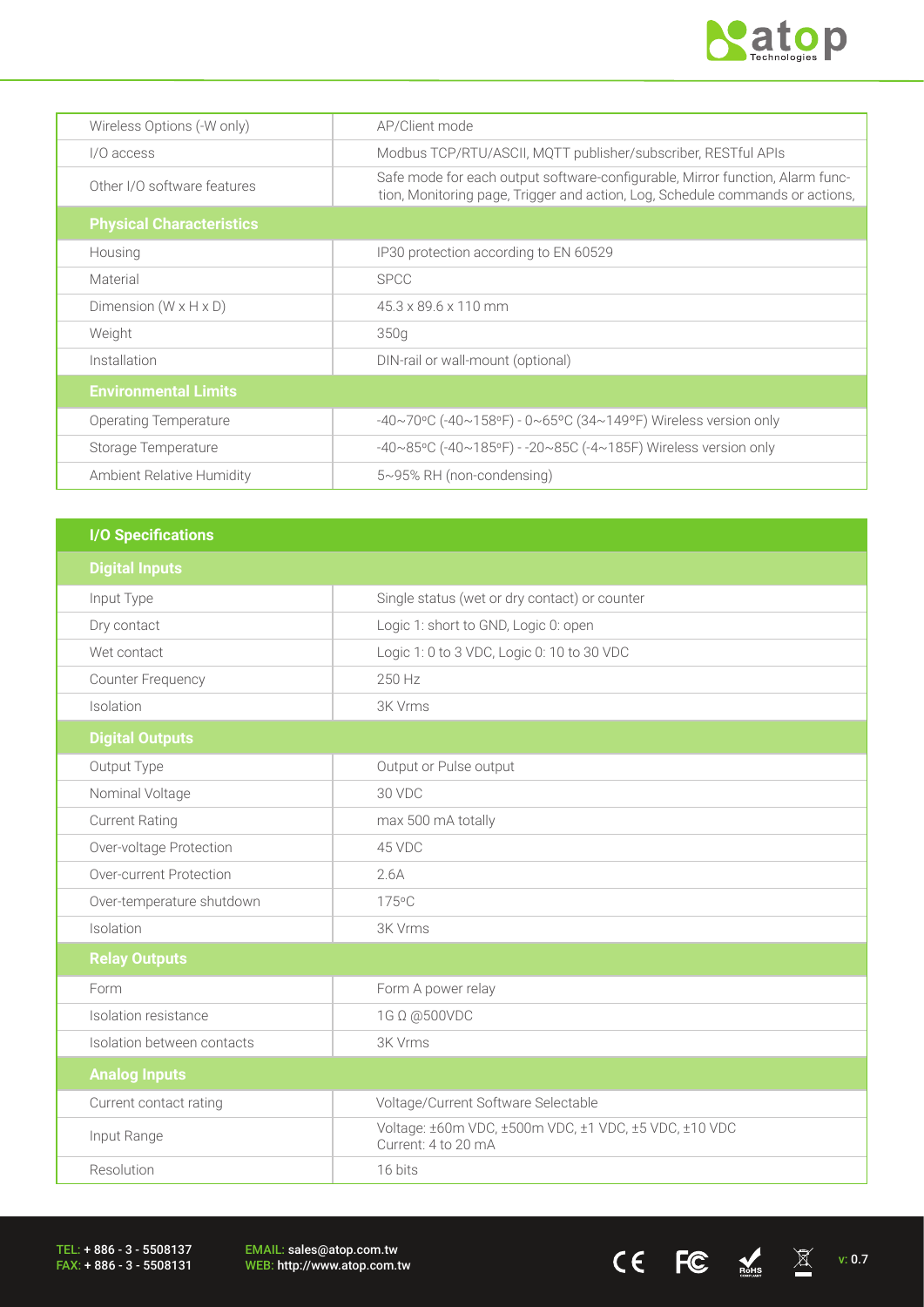

| Accuracy              | ±0.1% FSR (Voltage)@ 25 °C<br>±0.2% FSR (Current)@ 25 °C |
|-----------------------|----------------------------------------------------------|
| Sampling Rate         | > 10 samples/sec (per channel)                           |
| Isolation             | 3K VDC or 2K Vrms                                        |
| <b>Analog Outputs</b> |                                                          |
| Output Type           | Voltage/Current Software Selectable                      |
| Voltage Range         | Voltage: ±10 VDC                                         |
| <b>Current Range</b>  | Current: 4 to 20 mA                                      |
| Resolution            | 16 bits                                                  |
| Accuracy              | ±0.1% FSR @ 25 °C                                        |
| Load Resistor         | Internal resistor, $500\Omega$                           |

# **DIMEMSIONS & LAYOUT**



EMAIL: sales@atop.com.tw EMAIL: sales@atop.com.tw  $V$  **CE**  $V$ : 0.7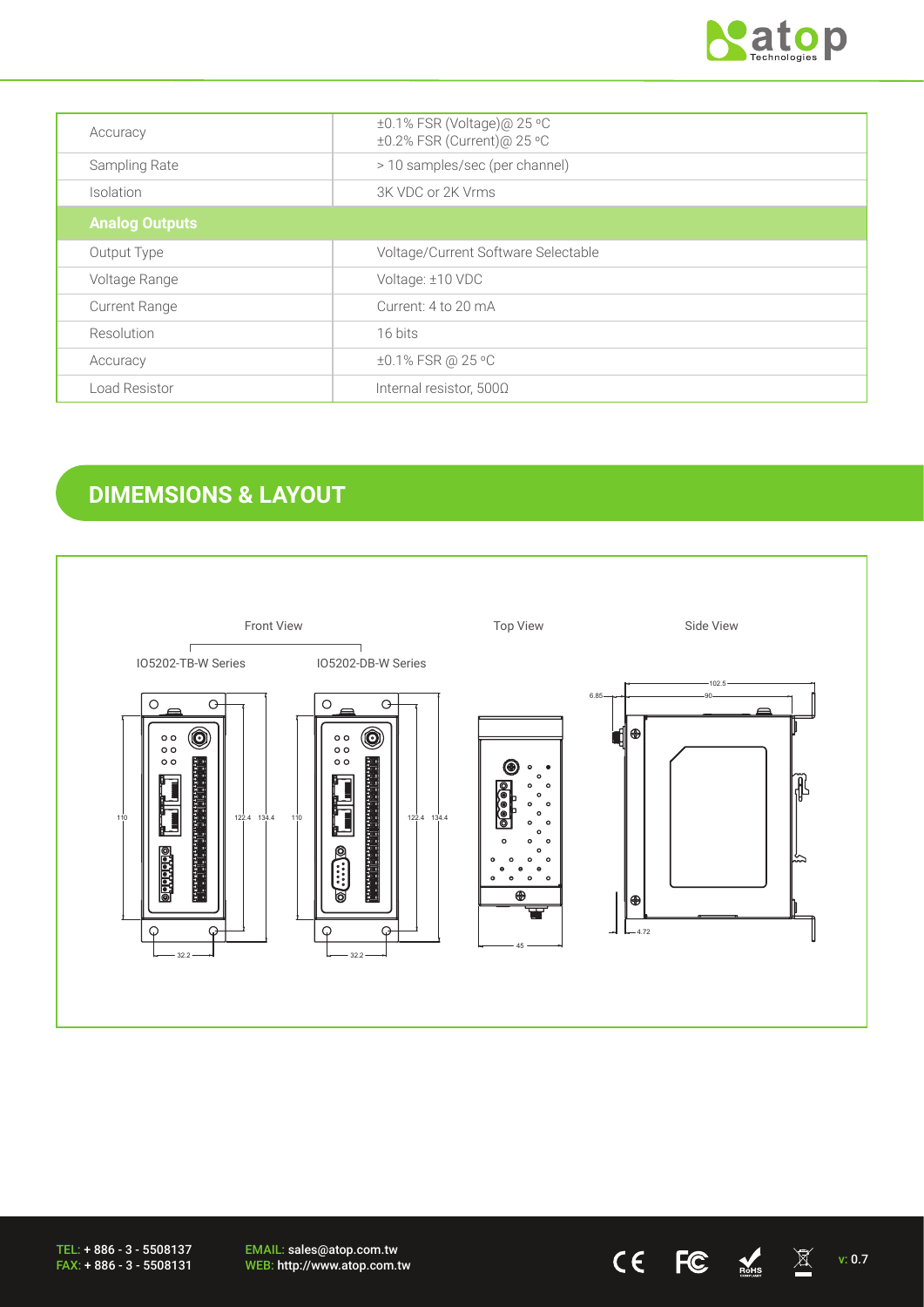

 $CE$  FC  $M_{\text{miss}}$   $\overline{\mathbb{X}}$  v: 0.7

# **REGULATORY APPROVALS**

| <b>Regulatory Approvals</b> |                                                                                                                                                                           |            |                                               |                                                                    |                                                |  |
|-----------------------------|---------------------------------------------------------------------------------------------------------------------------------------------------------------------------|------------|-----------------------------------------------|--------------------------------------------------------------------|------------------------------------------------|--|
| Safety                      | EN62368-1                                                                                                                                                                 |            |                                               |                                                                    |                                                |  |
| <b>EMC</b>                  | EN55032:2015+AC:2016, EN61000-6-4:2007+A1:2011, EN55024:2010+A1:2015, EN61000-6-<br>2:2005+AC:2005, EN301489-1 v2.2.0 / EN301489-17 v3.2.0<br>FCC Part 15B<br>FCC Part 18 |            |                                               |                                                                    |                                                |  |
| Radio                       | FCC Part 15.247 for WIFI b/g/n<br>EN300328 V2.1.1 for WIFI b/g/n                                                                                                          |            |                                               |                                                                    |                                                |  |
| <b>Test</b>                 | <b>Version</b>                                                                                                                                                            |            | Item                                          | <b>Value</b>                                                       | <b>Level</b>                                   |  |
| IEC 61000-4-2               | 2009                                                                                                                                                                      | <b>ESD</b> | Contact Discharge<br>Air Discharge            | $±4$ KV<br>$±8$ KV                                                 | 2<br>3                                         |  |
| IEC 61000-4-3               | 2010                                                                                                                                                                      | <b>RS</b>  | 80-1000MHz<br>1.4-6.0GHz                      | 10(V/m)<br>3(V/m)                                                  | 3<br>$\overline{2}$                            |  |
| IEC 61000-4-4               | 2012                                                                                                                                                                      | <b>EFT</b> | DC Power Port<br>Signal Port                  | $±1.0$ KV<br>$±1.0$ KV                                             | $\overline{2}$<br>3                            |  |
| IEC 61000-4-5               | 2017                                                                                                                                                                      | Surge      | DC Power Port<br>DC Power Port<br>Signal Port | Line-to Line+ 0.5 KV<br>Line-to Earth± 1 KV<br>Line-to Earth± 1 KV | $\sqrt{2}$<br>$\overline{2}$<br>$\overline{2}$ |  |
| IEC 61000-4-6               | 2013                                                                                                                                                                      | CS         | DC Power Port                                 | 10 V rms                                                           | 3                                              |  |
| IEC 61000-4-8               | 2009                                                                                                                                                                      | PFMF       | Enclosure                                     | 30A/m                                                              | $\overline{4}$                                 |  |
| Shock                       | MIL-STD-810F Method 516.5                                                                                                                                                 |            |                                               |                                                                    |                                                |  |
| Drop                        | MIL-STD-810F Method 516.5                                                                                                                                                 |            |                                               |                                                                    |                                                |  |
| Vibration                   | MIL-STD-810F Method 514.5 C-1 & C-2                                                                                                                                       |            |                                               |                                                                    |                                                |  |
| RoHS                        | Yes                                                                                                                                                                       |            |                                               |                                                                    |                                                |  |
| <b>MTBF</b>                 | 22.66 Years                                                                                                                                                               |            |                                               |                                                                    |                                                |  |
| Warranty                    | 5 Years                                                                                                                                                                   |            |                                               |                                                                    |                                                |  |